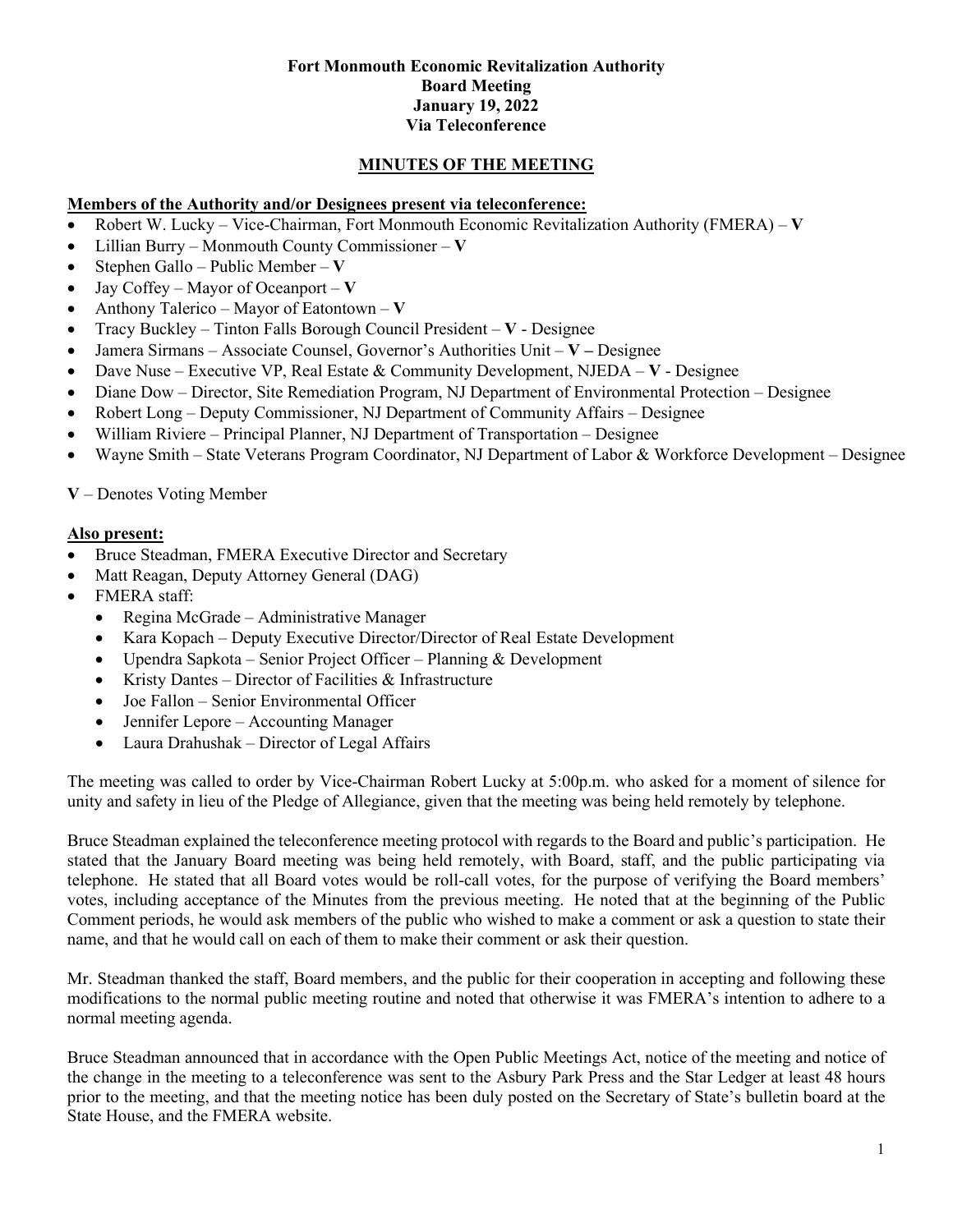The first item of business was the approval of the December 15<sup>th</sup> regular meeting minutes. A motion as made to approve the minutes by Lillian Burry and seconded by Steve Gallo.

Bruce Steadman conducted a roll call vote.

| <b>NAME</b>          | Yes | No | <b>Abstain</b> |
|----------------------|-----|----|----------------|
| Robert Lucky         | X   |    |                |
| Steve Gallo          | X   |    |                |
| Lillian Burry        |     |    | X              |
| Jay Coffey           | X   |    |                |
| Anthony Talerico     | X   |    |                |
| <b>Tracy Buckley</b> | X   |    |                |
| Jamera Sirmans       | X   |    |                |
| Dave Nuse            | X   |    |                |

Lillian Burry abstained from voting stating that she was not at the December meeting.

| Motion to Approve: | LILLIAN BURRY | Second: | <b>STEVE GALLO</b> |
|--------------------|---------------|---------|--------------------|
| Ayes: 7            |               |         |                    |

# **WELCOME**

Vice-Chairman Robert Lucky welcomed attendees to the Authority's teleconference meeting. Dr. Lucky stated that a copy of the Board package was posted to the FMERA website to give the public the opportunity to review the information in advance of the meeting. Dr. Lucky noted the protocol regarding the two opportunities for the public to address the Board, with the 3-minute limit for agenda items, and the 5-minute limit for all other FMERA business.

The Vice-Chairman continued by stating that in his role he is required to conduct an orderly meeting and complete the meeting agenda in a reasonable time period. The Vice-Chairman continued by stating that FMERA continues to welcome the public's constructive comments and ideas.

The Vice-Chairman welcomed 2 new representatives to the Board: (1) Robert Long, Deputy Commissioner of the NJDCA, representing the Commissioner of the NJDCA; and (2) Wayne Smith, NJDOL State Veterans Program Coordinator, representing the Commissioner of the NJDOL.

## **SECRETARY'S REPORT**

Bruce Steadman stated that the Board meetings would continue to be remote teleconference meetings until further notice. Mr. Steadman stated that the FMERA staff continues to work daily on FMERA business and are working on several projects which are still moving forward through reviews, negotiations, approvals, and other tasks.

On behalf of the staff, Mr. Steadman welcomed the 2 new Board representatives, noting that staff had conducted a Fort tour with Mr. Long earlier this month, and inviting Mr. Smith for a tour at his convenience. Mr. Steadman also thanked Sean Thompson for his representation on the Board for the NJDCA, and Baden Almonor for his representation on the Board for the NJDOL. The FMERA staff is appreciative of the contributions of each of these gentlemen to the daily operations of FMERA.

### **TREASURER'S REPORT**

Jennifer Lepore, Accounting Manager, and on behalf of Treasurer Kara Kopach, stated that on December 19<sup>th</sup>, a portion of the grant funds that FMERA received from the Coronavirus State Fiscal Recovery Fund were transmitted to the Eatontown Sewerage Authority for Professional Engineering Services for the design, contract administration, and inspection services for sewer improvements within the Eatontown section of the Fort. Once the design is complete,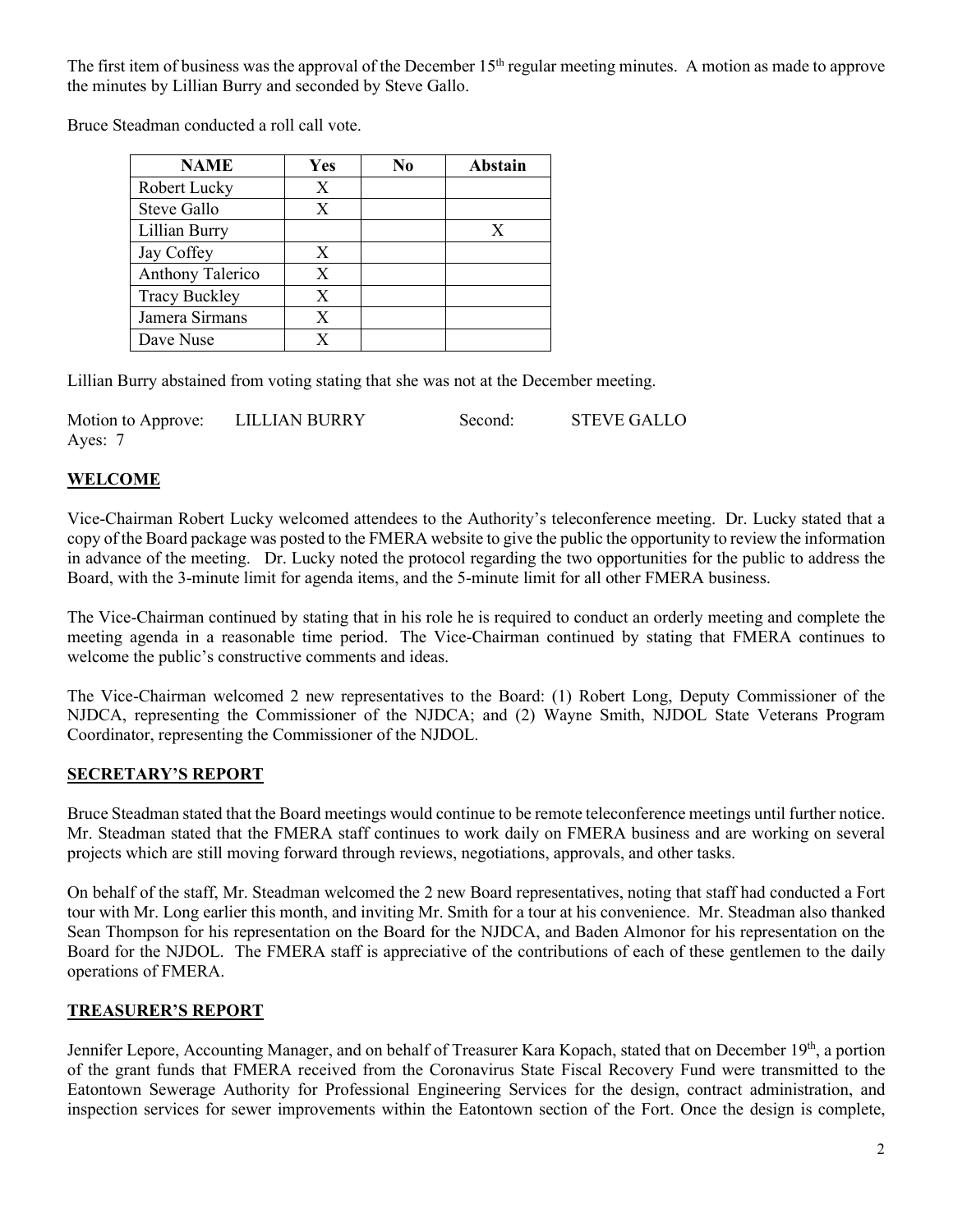FMERA and the ESA intend to negotiate an agreement for the construction and installation of improvements for replacement sewer mains and a new pump station to replace the existing one.

FMERA staff is beginning to prepare the Authority's 2021 Annual Report and financial statements for presentation to the Audit Committee, which serve as FMERA's Comprehensive Annual Report to meet the requirements of Executive Order No. 37. It is expected that a draft report and statements will be available in for review in mid-March, and finals presented to the Board in April.

The Authority's independent auditors, CliftonLarsonAllen, have begun work on their audit of the Authority's operations. The Auditors will report on the Authority's financial statements and accompanying notes, as well as report on the Authority's internal controls and compliance with Government Auditing Standards. Field work is scheduled to begin the last week of February.

## **PUBLIC COMMENT REGARDING BOARD AGENDA ITEMS (3 minutes re: Agenda Items)**

There was no public comment.

### **EXECUTIVE DIRECTOR'S REPORT**

- 1. Bruce Steadman, on behalf of Kristy Dantes, gave the following update:
- Update on Utilities and Infrastructure

FMERA is currently working on completing the following Deeds with the Army:

- The Group 5 Deed is in draft form at the Army level awaiting the Record of Decision from the Army Corps. of Engineers.
- The Army BRAC Office has finalized the Finding of Suitability to Lease (FOSL) for carve-out parcel 16 at the Myer Center. The Army Corp has sent FMERA a draft lease, which is under review by the team.

Other projects in process include:

- The installation of the New Jersey American Water Avenue of Memories water main is complete. Since August 2017, 220,000 feet, or 4 miles, of new water mains, have been installed on the Fort, linking Route 35 to the West, Broad Street in Eatontown and Main Street in Oceanport to the South, and Oceanport Avenue to the East. FMERA can now proceed with completely abandoning the former Army water supply system and remove itself from the water business.
- Investigative work and planning with Jersey Central Power and Light continues, working towards a new electrical substation on the Main Post, and the eventual transfer of the Main Post power grid. An MOU with JC&L is under review for a new substation; another MOU for abandonment and replacement of all of the downstream wiring, poles, and related components will be drafted soon. It is expected that the electrical substation and downstream component replacement costs will be in the \$10 million range.
- The NJDCA funded \$5.2M for the installation of the East Interceptor, pump house, and force main along Oceanport Avenue has been transferred to Two Rivers Water Reclamation Authority, and the project has been released for public bid. Proposals are due back in February, with installation commencing in early spring.
- The NJDCA funded \$159,325 for the Professional Engineering Services with the Eatontown Sewerage Authority has been transferred for the sewer improvement projects within the Eatontown section of the Fort.
- Work associated with the Army's landfill capping project is near completion. Eight of the nine landfills are complete or substantially complete, and the last, which is Landfill 8 will be complete by the end of the month.
- The DCA Bureau of Fire Code Enforcement has now inspected 64 buildings on the main post. The team continues to address identified fire safety concerns and prepare a management plan.
- The NJDEP approved a Treatment Works Agreement, or TWA, for the Somerset on-site sanitary system design on the Lodging parcel. The DEP also approved the TWA for the \$5.2M Two Rivers Water Reclamation Authority project to install the east interceptor, pump station and Oceanport Avenue force main.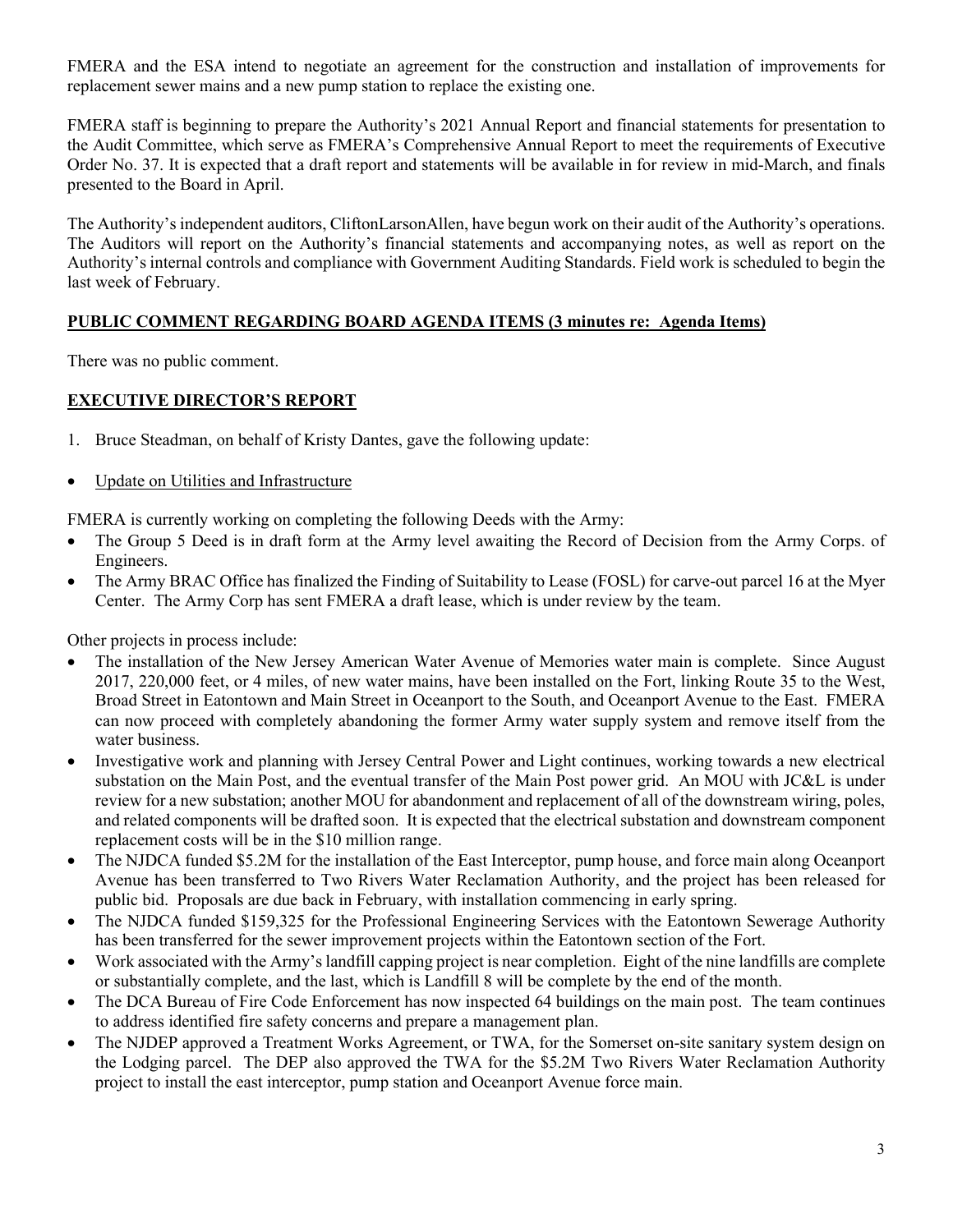Joe Fallon, Senior Environmental Officer stated that he has been involved with the US Army's and FMERA's activities on Fort Monmouth for the last 25+ years. It has come to the attention of FMERA staff that there may be some questions as to the environmental status of Fort Monmouth, as it relates to the National Priority List or Superfund. For the record, Fort Monmouth is not, nor ever has been listed, nor is it proposed to be listed, as a Superfund Site. The United States Environmental Protection Agency (USEPA) is the lead agency for managing the nation's Superfund Sites, and as such maintains a list of all Superfund Sites, which are also known as National Priority List (NPL) Sites, for all 50 states and territories under its jurisdiction. If anyone would like additional information on this subject, we would invite you to visit the USEPA's website under the Superfund tab, and the subtab of National Priority List. You will find that Fort Monmouth is not listed. As always, if members of the public have specific questions about this or any other topic, please email or call the FMERA office.

2. Kara Kopach, on behalf of Sarah Giberson, gave an overview on property sales and RFOTPs:

FMERA continues to make good progress on the Fort's redevelopment, with about 86% of the Fort's 1,126 acres sold, under contract, in negotiations, or entering the request for proposals process. To date, FMERA has sold 31 parcels, and another 6 parcels are under contract or have Board-approved contracts. FMERA is looking forward to closings on the Allison Hall Parcel and the Eatontown Parks parcel in the coming weeks. As reported at our last meeting, the Howard Commons parcel is now under contract with Lennar and is slated for the development of 275 homes and complementary commercial development. Demolition is underway at the adjacent NJAW water tank parcel – marking the first of the former Howard Commons residences to be demolished. We look forward to seeing the property cleared and seeing the redevelopment of this area of the Fort in Eatontown. The remainder of FMERA's projects are in various stages of development, many of which are still in the due diligence, design, and approvals phases. We look forward to the integration of additional businesses and amenities into the Fort community.

FMERA remains focused on the continued movement and progress of on-going projects at this time. With the highest and best use of the property and job creation in mind, FMERA released its Mega RFOTP, which staff believes will further our redevelopment initiatives and support the economic vitality of the region.

The Mega Parcel RFOTP is seeking proposals for the redevelopment of an approximately 290-acre property spanning the Boroughs of Eatontown and Oceanport. FMERA has a strong interest in bolstering the innovation economy to create more and better jobs locally, as well as throughout the state, and to further revitalize Fort Monmouth. By supporting one or more key sectors, including but not limited to life sciences, information and high tech, clean energy, food and beverage, and film and digital media, staff believes Fort is positioned to serve as a regional hub for one of these dynamic industries and further attract other business within and around the Fort Monmouth area, as a result. Recently, FMERA acquired an additional piece of property that is slated to be added to the Mega RFOTP, subject to the Board's review and approval this evening. Tonight's Board action will result in modified timelines and a new proposal period for the Mega RFOTP. More information will be presented on this subject during the course of this meeting. The details of a new RFOTP will available on our website in the coming weeks. Please note that the RFOTP process remains open and competitive to all interested parties. A formal evaluation process remains in place and all proposals will be evaluated against the included evaluation criteria once the proposal period closes.

With numerous businesses coming online and projects nearing the end of their construction, FMERA has completed its design of Fort-wide wayfinding signage. We expect new signs to be installed in the coming weeks and hope these provide greater awareness of our developers' incredible work to-date. We look forward to welcoming more visitors to the Fort as our community continues to expand.

FMERA staff is presently working a hybrid schedule through January and remains available via cell phone & email when telecommuting. We kindly ask that all visitors remain masked while on the property. Please visit our website, [www.fortmonmouthnj.com](http://www.fortmonmouthnj.com/) and follow us on Instagram at  $@$  fortmonmouthnj for our latest updates.

3. Additional Comments by the Executive Director:

Mr. Steadman thanked the Boroughs of Eatontown, Tinton Falls, and Oceanport, and the County of Monmouth for their continued support and help on various day-to-day operating issues while FMERA continues working remotely; and noted the outstanding support and help received from our key state stakeholders: the Governor's Authorities Unit, Attorney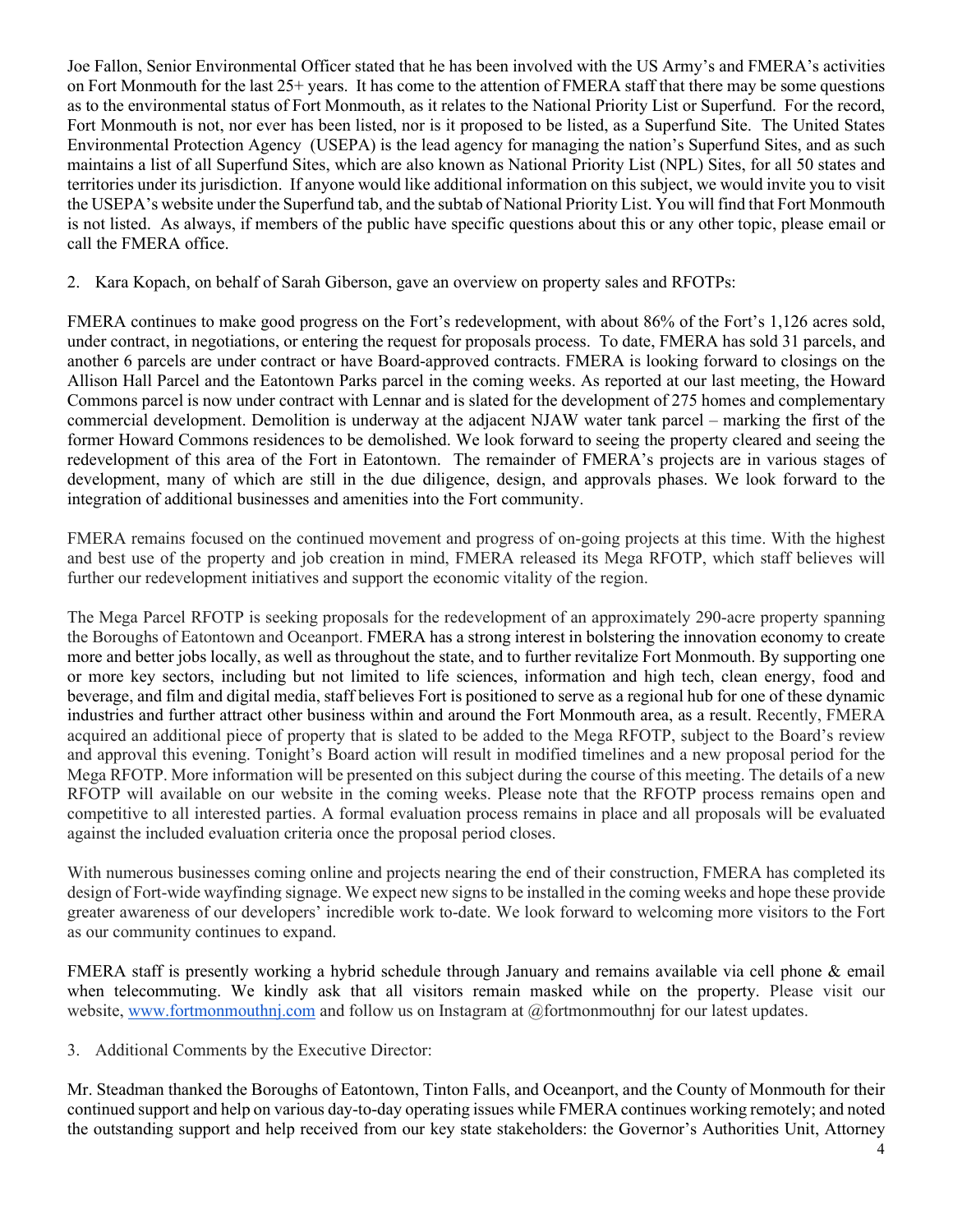General Office, NJEDA, DEP, the DOT, the DOL, the DCA, and many others. In particular, Mr. Steadman noted the continued leadership of Mayor Talerico, Mayor Coffey, Ms. Buckley, and Ms. Burry for their help during staff technical reviews, day-to-day operational issues, and unexpected situations that arise on the Fort that require quick responses from borough and county personnel.

Bruce Steadman gave an update on FMERA action items:

Action Items for Next Month.

- a) Continued work with the N.J. Department of Environmental Protection and U.S. Army to identify and resolve environmental issues of concern
- b) Continued meetings with interested prospective investors
- c) Continued outreach to our stakeholders in the 3 host municipalities, the County and others
- d) Continued collaboration with the NJEDA Trenton Office on business development opportunities
- e) Continued work on the water, sewer, and electric system improvements.
- f) Continued drafting and revisions of documents for the 30+ projects underway.

# **COMMITTEE REPORTS**

# 1. AUDIT COMMITTEE (ROBERT LUCKY, CHAIRMAN)

Robert Lucky stated that the Committee did not meet this month.

## 2. REAL ESTATE COMMITTEE (ROBERT LUCKY)

Robert Lucky stated that the Committee met on January  $11<sup>th</sup>$  and discussed the following:

- Discussion regarding the FMERA issued RFP for Professional Planning Consultant Services to advise and consult with FMERA on all planning related issues and concerns as requested by the Authority, as they relate to existing planned, or conceptual redevelopment projects at Fort Monmouth. Four proposals were received and ultimately, the final evaluation scores, inclusive of the fee schedules, resulted in PPG receiving the highest score with FMERA staff determining that PPG's proposal to be the most favorable to the Authority, price and other factors considered. The Committee reviewed the request and recommended it to the Board for approval.
- Discussion regarding the Termination of the Mega Parcel RFOTP. FMERA staff has continued to monitor and evaluate existing market conditions as the global pandemic continues to have widespread economic impact and believes the proposed redevelopment plan for the Mega Parcel remains the highest and best use of the Property. At its December meeting, the Board authorized a request to repurchase the Bowling Center. FMERA staff believes that terminating the Mega Parcel RFOTP issued on October 15, 2021 and contemplating the inclusion of the Bowling Center acreage into a new Mega Parcel RFOTP will further support the highest and best use of the Fort's remaining acreage. The Committee reviewed the request and recommended it to the Board for approval.
- Discussion regarding the Reissuance of the Mega Parcel RFOTP. The intent of issuing the Mega Parcel RFOTP is to redevelop the Fort with a forward-looking and transformative project that aims to meet the highest standards of economic and sustainable development. The Mega Parcel is envisioned as a large, cohesive redevelopment project with integrated commercial and amenity-based uses, along with public spaces that support FMERA's goal of developing a vibrant, walkable community. The proposed development may be mixed-use and consider a campuslike approach, inclusive of a variety of uses and amenities that are complementary. The Committee reviewed the request and recommended it to the Board for approval.

Other Items of Discussion

- Closings:
	- a. Allison Hall
	- b. Eatontown Parks
- Bowling Center
- CW Firehouse
- Eatontown & Oceanport Street Ownership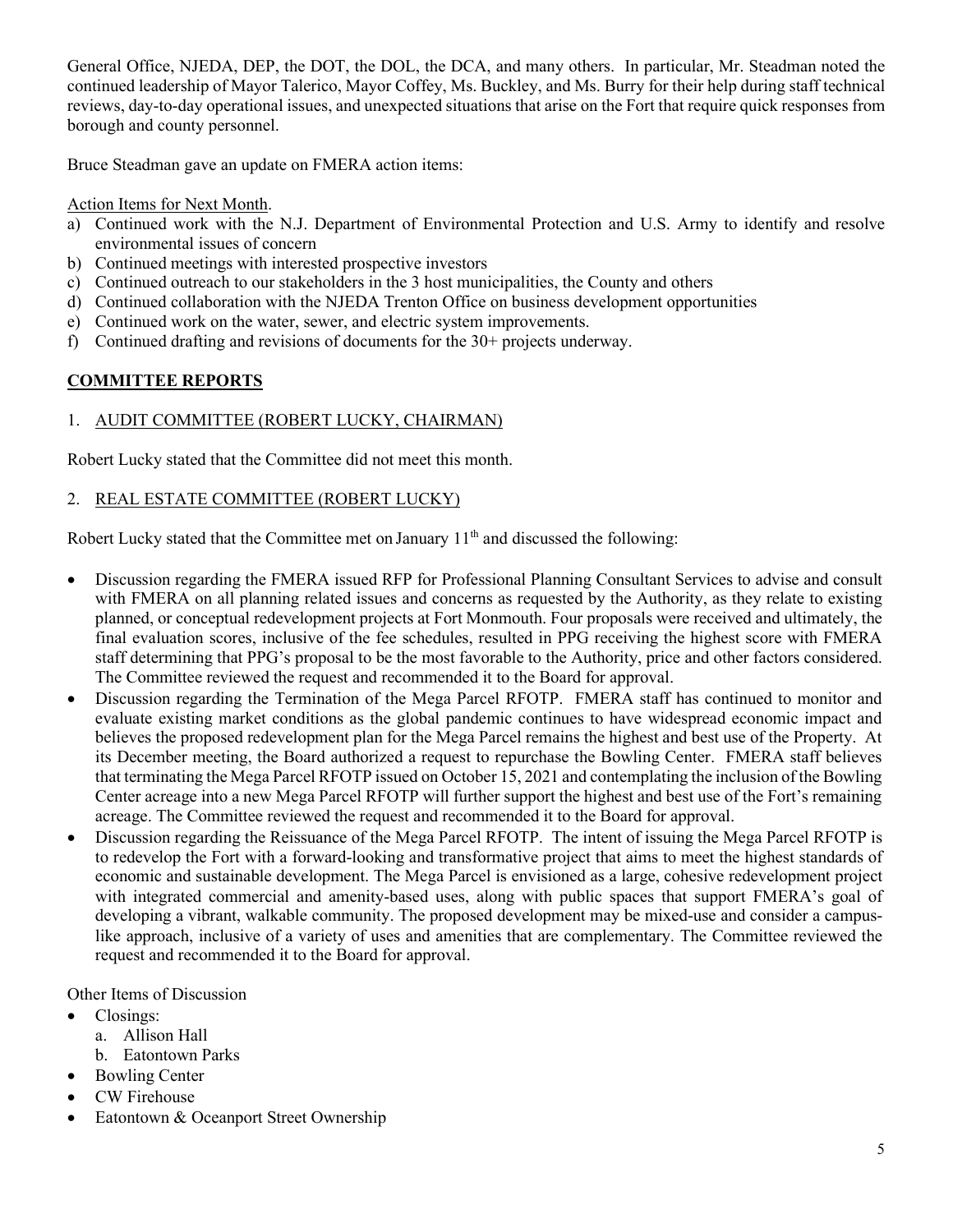- JCP&L Substation & Distribution Facilities
- TRWRA sewer project
- ESA sewer project
- Monmouth County Quonset Hut
- EDA sharing FMERA office space

## 3. ENVIRONMENTAL STAFF ADVISORY COMMITTEE (DIANE DOW, CHAIRWOMAN)

Diane Dow stated that the Committee did not meet this month.

# 4. HISTORICAL PRESERVATION STAFF ADVISORY COMMITTEE (JAY COFFEY, CHAIRMAN)

Jay Coffey stated that the Committee did not meet this month.

# 5. HOUSING STAFF ADVISORY COMMITTEE (ROBERT LONG, CHAIRMAN)

Robert Long stated that the Committee did not meet this month.

# 6. VETERANS STAFF ADVISORY COMMITTEE (LILLIAN BURRY, CHAIRWOMAN)

Lillian Burry stated that the Committee did not meet this month.

Ms. Burry stated that the Soldier On project in Tinton Falls is complete and the 70 homes already are spoken for. Ms. Burry stated that the project is a huge success and the building and facilities are incredible and she invited the Board members to visit the facility.

Vice-Chairman Lucky congratulated Ms. Burry for her tireless efforts for the past 10+ years on behalf of veterans, and all of the people helping to create this outstanding homeless veteran's project in support of Ms. Burry.

Ms. Burry stated that the Quonset hut on the Monmouth County Homeless Shelter property has been painted and will be landscaped, and that the County would like to keep it. The contract that the County executed with FMERA 5 years ago obligates the County to demolish the building and remove it from the property. The Quonset hut is some 50+ years old. Ms. Burry noted that the County would like to use the building for cold storage for another year or two before it is demolished. The Real Estate Committee had agreed that the building should be demolished and removed, but that if it were painted and landscaped a continued temporary use by the County would be acceptable.

## **BOARD ACTIONS**

1. The first item before the Board was the Consideration of Approval of the Selection of a Professional Planning Consultant.

Kara Kopach read a summary of the Board memo.

The resolution is attached hereto and marked Exhibit 1.

A motion was made by Lillian Burry and was seconded by Jay Coffey

Bruce Steadman conducted a roll call vote.

| <b>NAME</b>   | Yes | No | Abstain |
|---------------|-----|----|---------|
| Robert Lucky  |     |    |         |
| Lillian Burry |     |    |         |
| Steve Gallo   |     |    |         |
| Jay Coffey    |     |    |         |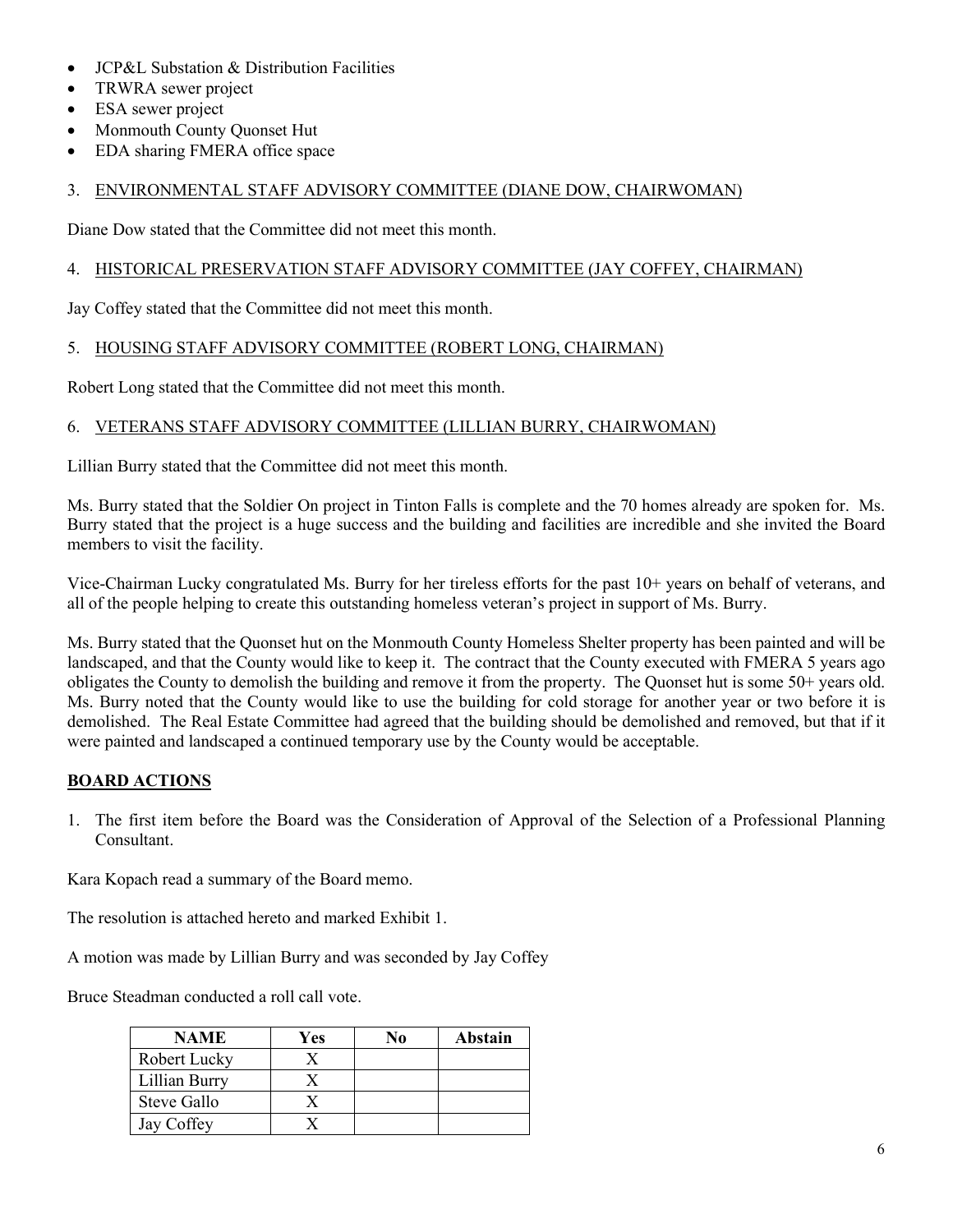| Anthony Talerico     |  |  |
|----------------------|--|--|
| <b>Tracy Buckley</b> |  |  |
| Jamera Sirmans       |  |  |
| Dave Nuse            |  |  |

Motion to Approve: LILLIAN BURRY Second: JAY COFFEY Ayes: 8

2. The second item before the Board was the Consideration of Approval of the Termination of the Request for Offers to Purchase Process for the Mega Parcel in the Boroughs of Eatontown & Oceanport.

Kara Kopach read a summary of the Board memo.

The resolution is attached hereto and marked Exhibit 2.

A motion was made by Jay Coffey and was seconded by Anthony Talerico

Bruce Steadman conducted a roll call vote.

| <b>NAME</b>          | Yes | No | Abstain |
|----------------------|-----|----|---------|
| Robert Lucky         | X   |    |         |
| Lillian Burry        | X   |    |         |
| Steve Gallo          | X   |    |         |
| Jay Coffey           | X   |    |         |
| Anthony Talerico     | X   |    |         |
| <b>Tracy Buckley</b> | X   |    |         |
| Jamera Sirmans       | X   |    |         |
| Dave Nuse            | X   |    |         |

Motion to Approve: JAY COFFEY Second: ANTHONY TALERICO Ayes: 8

3. The third item before the Board was the Consideration of Approval of a Request for Authorization for the Issuance of a New Request for Offers to Purchase for the Mega Parcel in the Boroughs of Eatontown & Oceanport.

Kara Kopach read a summary of the Board memo.

The resolution is attached hereto and marked Exhibit 3.

A motion was made by Anthony Talerico and was seconded by Steve Gallo

Bruce Steadman conducted a roll call vote.

| <b>NAME</b>          | Yes | No | <b>Abstain</b> |
|----------------------|-----|----|----------------|
| Robert Lucky         | X   |    |                |
| Lillian Burry        | X   |    |                |
| Steve Gallo          | X   |    |                |
| Jay Coffey           | X   |    |                |
| Anthony Talerico     | X   |    |                |
| <b>Tracy Buckley</b> | X   |    |                |
| Jamera Sirmans       | X   |    |                |
| Dave Nuse            | X   |    |                |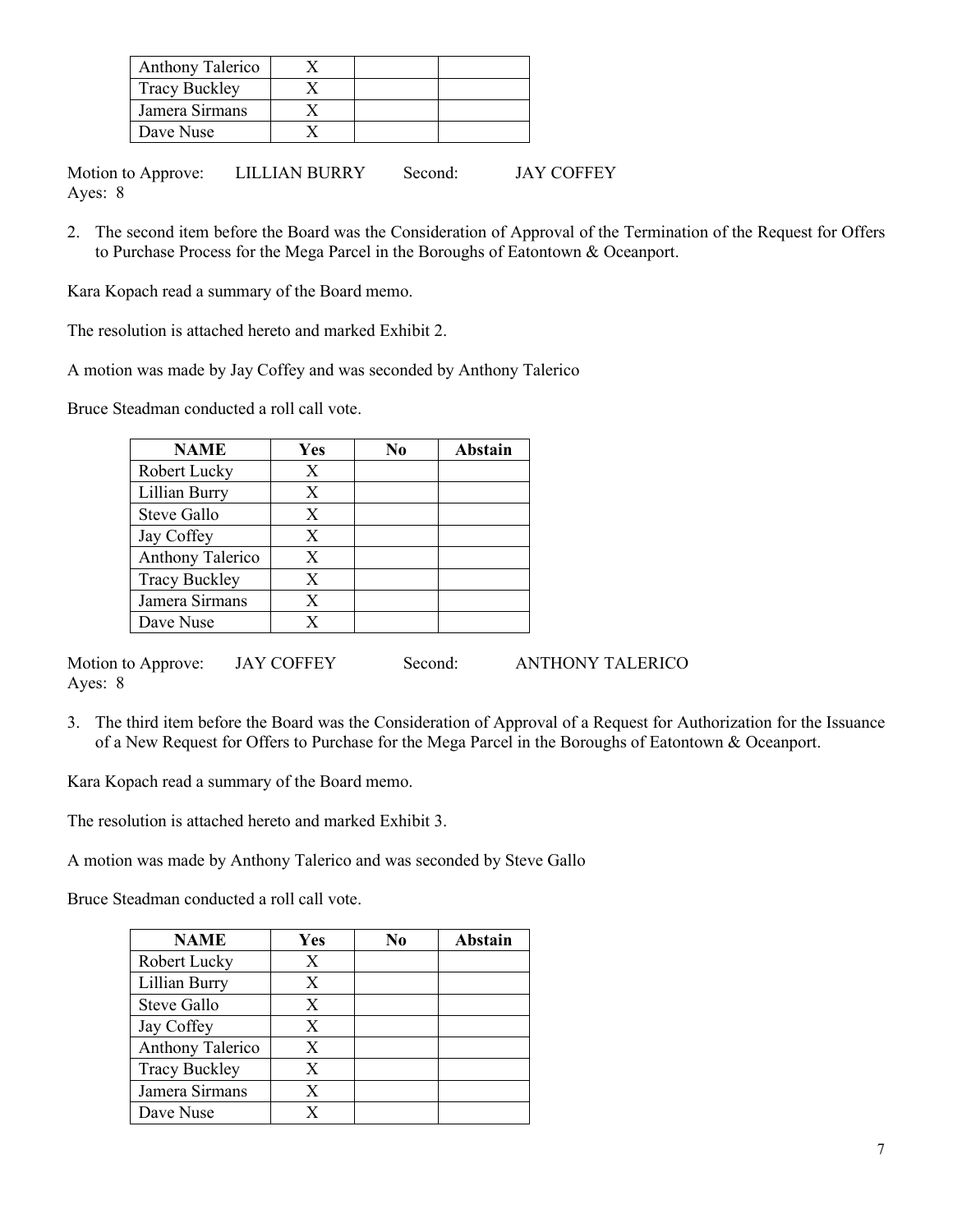Motion to Approve: Ayes: 8 ANTHONY TALERICO Second: STEVE GALLO

## OTHER ITEMS

Anthony Talerico thanked Joe Fallon regarding his comments on the Superfund site information and noted that the information Mr. Fallon provided should resolve any outstanding concerns in the Eatontown community.

### PUBLIC COMMENT REGARDING ANY FMERA BUSmESS (5 minutes re: any FMERA business)

Linda Moss of CoStar asked when the new Mega Parcel RFOTP would be issued.

Mr. Steadman stated that the final draft of the RFOTP is currently under review and FMERA anticipates issuing the RFOTP by the end of February with responses due in May (a 90-day turnaround).

Ms. Moss asked if the current Mega Parcel RFOTP required sealed bids and was answered yes.

Ms. Moss noted that it was stated at the meeting that FMERA was advised to add the Bowling Center Parcel to the Mega Parcel RFOTP and asked for elaboration. Mr. Steadman referred Ms. Moss to the Mega Parcel Reissuance memo which includes the information regarding the Bowling Center, and that the Board memo should answer her remaining questions. Vice-Chairman Lucky noted that there were no other substantive changes to the Mega RFOTP for re-issuance other than the Bowling Center Parcel addition.

Scott Marchakitus, Fort Athletic Club Managing member asked for FMERA's assistance with Google Maps to have the Fitness Center address recognized in Google.

Mr. Steadman stated that he has discussed the issue with Mr. Marchakitus previously, and FMERA has worked with the U.S. Postal Service and the main delivery services in regard to the addresses at the Fort. It has been an ongoing battle for several years to make sure that all of the postal, municipal, and delivery data bases are updated and current. Mr. Steadman stated that he believes FMERA has done everything it can regarding this issue, and encouraged Mr. Marchakitus to continue to push Google toward recognition of what the accurate new address for the Fort Athletic Club should be It seems hard to believe that Google would not have the technology available to correct old now obsolete addresses, based on new addresses accepted by the boroughs and the postal services.

There being no further business, on a motion by Lillian Burry and seconded by Jay Coffey and unanimously approved by all voting members present, the meeting was adjourned at 6:00p.m.

Certification: The foregoing and attachments represent a true and complete summary of the actions taken by the Fort Monmouth Economic Revitalization Authority at its Board meeting.

Bruce Steadman - Secretar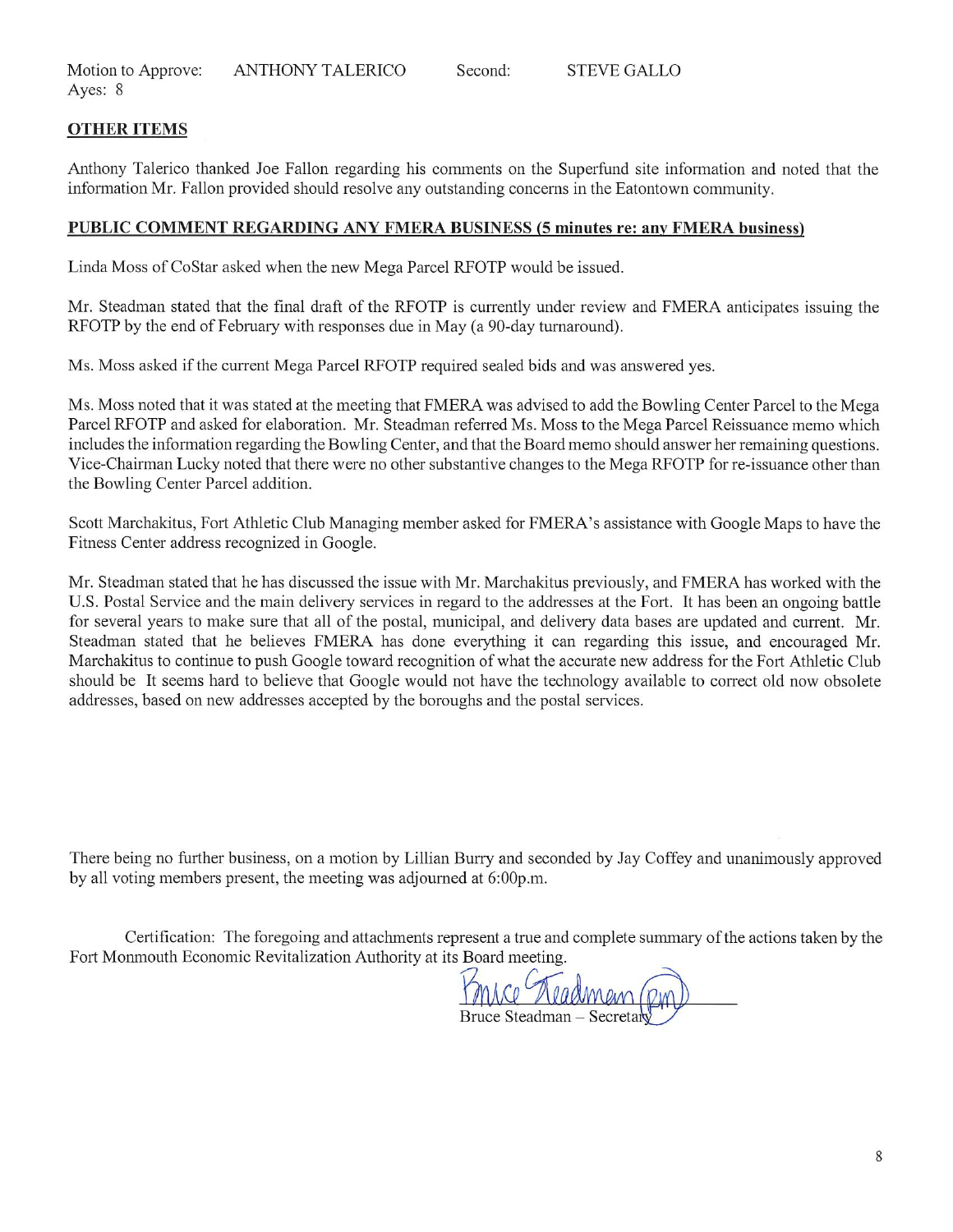#### **Resolution Regarding Selection of Professional Planning Consultant**

**WHEREAS,** on September 4, 2008, the Fort Monmouth Economic Revitalization Planning Authority, FMERA's predecessor Authority, submitted a comprehensive conversion and revitalization plan for Fort Monmouth (the "Fort Monmouth Reuse and Redevelopment Plan" or "Plan"), and a homeless assistance submission to the United States Department of Defense and the United States Department of Housing and Urban Development (HUD), as required under the applicable federal Base Closure and Realignment law and regulations; and

**WHEREAS**, upon acceptance by the United States Department of Housing and Urban Development, as required under applicable federal Base Closure and Realignment law and regulations, the Fort Monmouth Reuse and Redevelopment Plan constitutes the Plan for the redevelopment and revitalization of Fort Monmouth to be implemented by FMERA. The Authority is charged with the adoption of development and design guidelines and land use regulations in furtherance thereof; and

**WHEREAS**, FMERA issued a Request for Proposals ("RFP") on November 15, 2021 for Professional Planning Consultant Services to solicit Technical Proposals and Fee Proposals from qualified firms interested in performing Professional Planning and Consulting Services. The consultant will advise and consult with the Authority on all planning related issues and concerns as requested by the Authority, as they relate to existing planned, or conceptual redevelopment projects at Fort Monmouth. The Authority, at its sole discretion, may request the Consultant to develop amendments to the Reuse Plan, development and design guidelines, and land use regulations; review proposed projects for compliance with such guidelines and regulations; assist with Mandatory Conceptual Reviews; assist in determining its obligations under applicable affordable housing law; assist in development of Redevelopment Agreements and conduct studies for potential areas in need of redevelopment; assist in project planning in the Historic District and with any required Historic applications. The proposals were due on December 14, 2021 and four proposals were received; and

**WHEREAS,** the four technical proposals were distributed to the Evaluation Committee, which consisted of four New Jersey Economic Development Authority employees. The technical proposals were scored independently by each of the evaluators and was evaluated based upon the criteria provided in the RFP including, but not limited to, the proposer's expertise, capacity, experience and personnel. The scores were then compiled, and the Evaluation Committee met to review the scoring of the technical proposals; and

**WHEREAS**, fee schedules were not provided to the Evaluation Committee but were ranked by a FMERA staff member and included in the overall evaluative criteria and score. The final scores, inclusive of the technical evaluation and the fee schedule, ranged from a high of 394 points to a low of 297 points with ARH Associates scoring 297; DMR Architects scoring 346, The Team of Ricci Planning, Jeffrey Donohue and Barton Press scoring 336, and Phillips Preiss Grygiel Leheny Hughes, LLC ("PPG") scoring 394; and

**WHEREAS,** ultimately, the final evaluation scores, inclusive of the fee schedules, resulted in PPG receiving the highest score with FMERA staff determining that PPG's proposal to be the most favorable to the Authority, price and other factors considered. Therefore, the FMERA staff recommends that the Board approve the selection of PPG as FMERA's Professional Planning Consultant Services for an initial term of twenty-four (24) months, commencing with the date of appointment. The Authority reserves the right to extend the term of the engagement with two  $(2)$ , twelve (12) month extensions at the Authority's sole discretion. For the extensions, fees shall not increase more than the Consumer Price Index ("CPI") for the previous year; and

**WHEREAS**, the Real Estate Committee approved the request and recommends it to the Board for approval.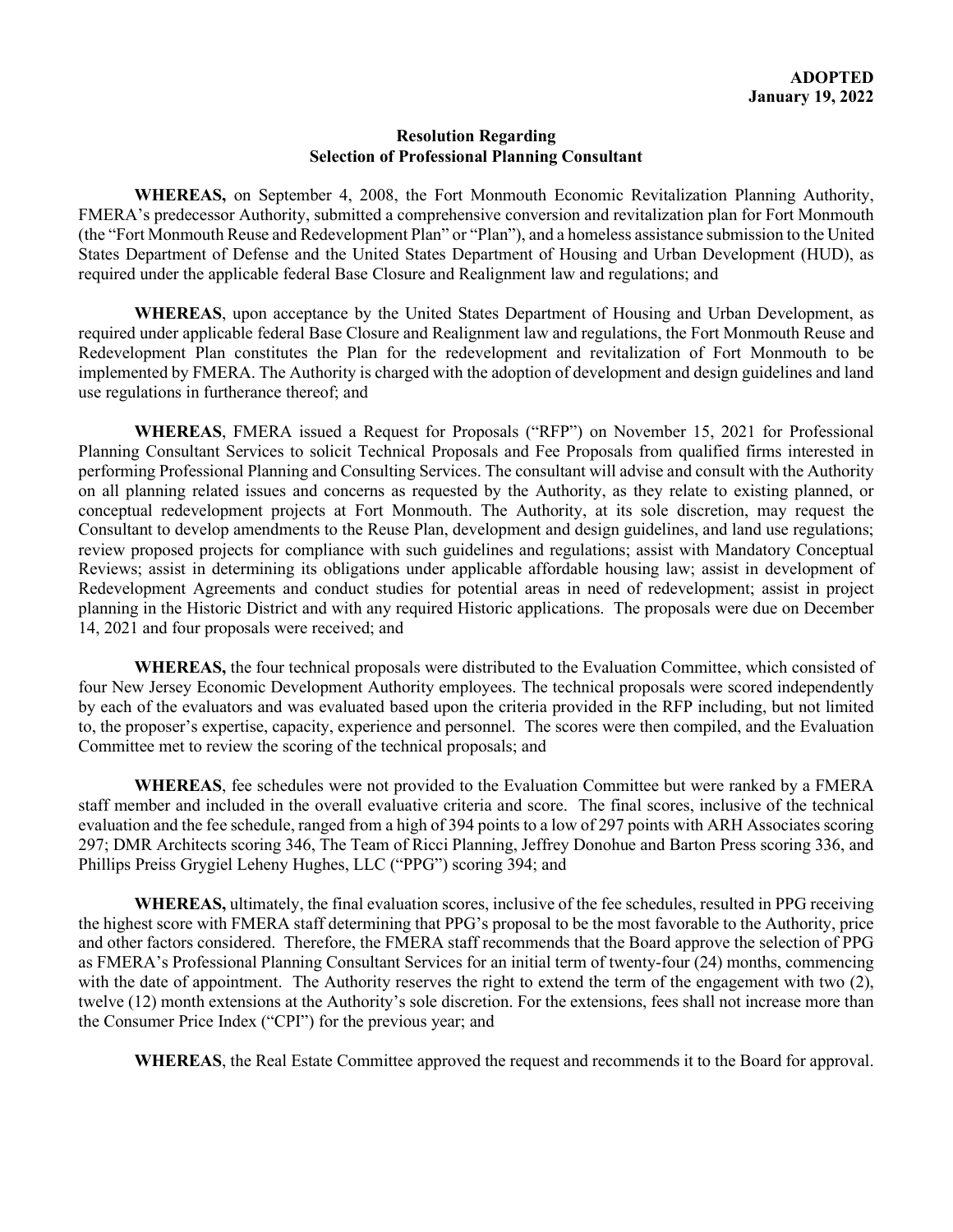### **THEREFORE, BE IT RESOLVED THAT**:

1. The Authority approves the selection of Phillips Preiss Grygiel Leheny Hughes, LLC for Professional Planning Consultant Services, pursuant to a Request of Proposals on terms substantially consistent to those set forth in the attached memorandum and with final terms acceptable to the Executive Director.

2. This resolution shall take effect immediately, but no action authorized herein shall have force and effect until 10 days, Saturdays, Sundays, and public holidays excepted, after a copy of the minutes of the Authority meeting at which this resolution was adopted has been delivered to the Governor of the State of New Jersey for his approval, unless during such 10-day period the Governor of the State of New Jersey shall approve the same, in which case such action shall become effective upon such approval, as provided by the Act.

**Attachment Dated: January 19, 2022 EXHIBIT 1**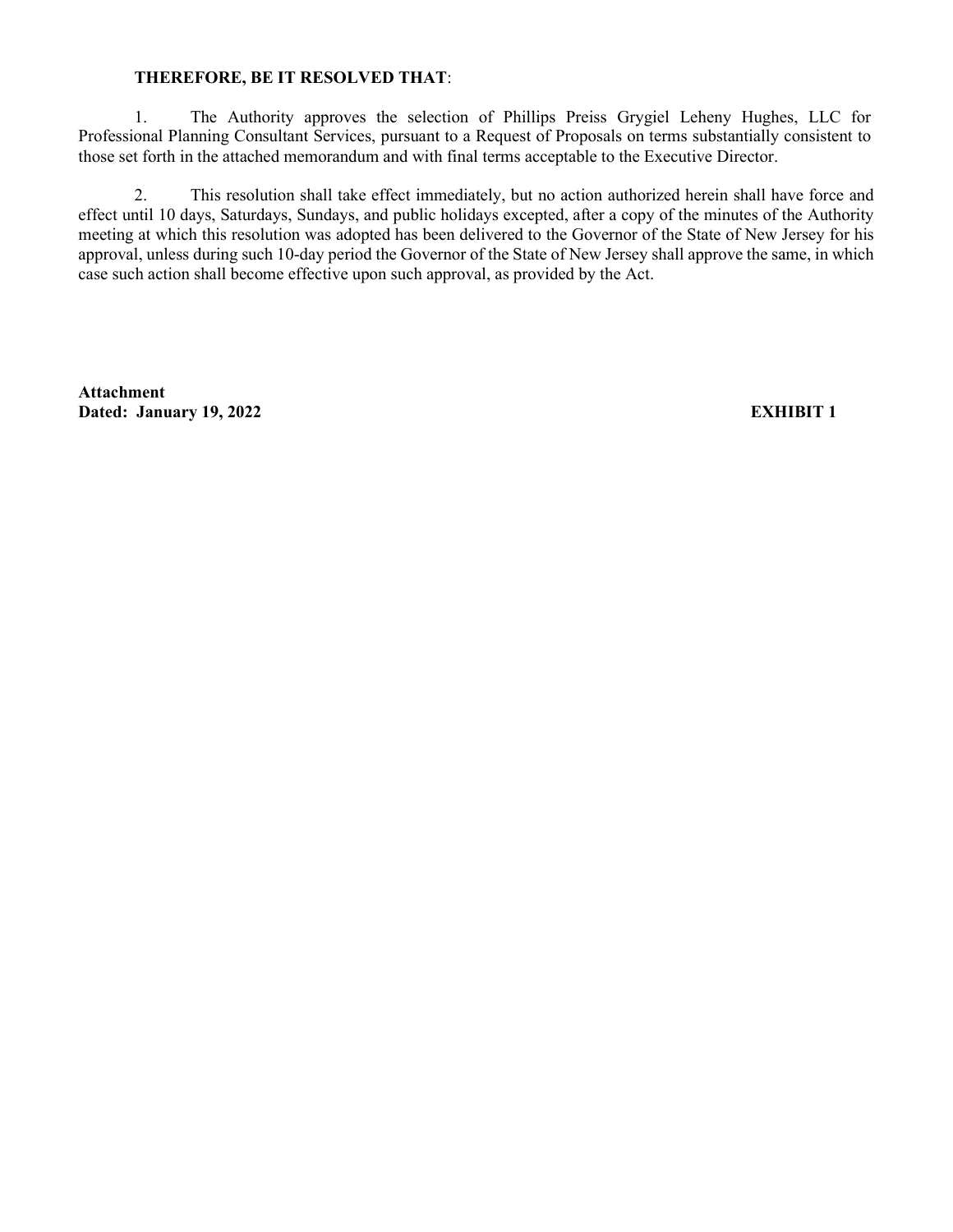### **Resolution Regarding Terminating the Request for Offers to Purchase for the Mega Parcel in Eatontown & Oceanport**

**WHEREAS,** the Board approved the Rules for the Sale of Real and Personal Property (the Sales Rules) at the August 17, 2011 Meeting of the Authority. In accordance with N.J.A.C. 19:31C-2.5(a), FMERA issued a RFOTP in connection with the planned redevelopment of the Mega Parcel in the Boroughs of Eatontown and Oceanport on October 15, 2021. In addition to the goals outlined in the Reuse Plan, the approximately 289-acre parcel's redevelopment was envisioned to align with the Governor's strategic priorities to overcome the State's largest economic challenges, as described in the Governor's Economic Plan, as well as to bolster the innovation economy to create more and better jobs and to further revitalize Fort Monmouth.; and

**WHEREAS**, the Fort Monmouth Reuse & Redevelopment Plan ("Reuse Plan") contemplates the redevelopment of Fort Monmouth as a mixed-use campus that creates jobs in high growth industries and further envisions a live-work-play community complete with arts & entertainment, small businesses, cultural & civic uses, retail & restaurant uses, and outdoor amenities such as public plazas & walking trails that complement residential and additional commercial redevelopment. The Mega Parcel would incorporate several "development districts," defined under the Land Use Rules; and

**WHEREAS**, the initial issuance of a RFOTP for the approximately 289-acre Mega Parcel, authorized by the FMERA Board in July 2021, envisioned the Mega Parcel as a large, cohesive redevelopment project with integrated commercial and amenity-based uses, along with public spaces that support FMERA's goal of developing a vibrant, walkable community. The proposed development would allow for mixed-used development and a campus-like approach, inclusive of a variety of uses and complementary amenities. Residential uses would also be permitted but limited to 302 units in the Borough of Eatontown and 234 units in the Borough of Oceanport with a 20 percent affordable housing set aside; and

**WHEREAS**, in addition to the goals outlined in the Reuse Plan, the Mega Parcel RFOTP also sought to align the Property's redevelopment with the Governor's strategic priorities to overcome the State's largest economic challenges, which as described in the Governor's Economic Plan, include (but are not limited to) the attraction of life sciences, information and high tech, clean energy, food and beverage, and film and digital media sectors. The RFOTP was issued on October 15, 2021. Proposals were due on January 12, 2022, but the timeline was extended via addendum until January 31, 2022. At the time of this meeting, FMERA has not received any proposals for the Mega Parcel; and

**WHEREAS**, FMERA staff has continued to monitor and evaluate existing market conditions as the global pandemic continues to have widespread economic impact and believes the proposed redevelopment plan for the Mega Parcel remains the highest and best use of the Property, however, the impacts of the pandemic have caused other projects within the Fort boundaries to lose feasibility as standalone projects. As a result, property that was not available at the time of the issuance of the Mega Parcel RFOTP creates new opportunity for this large-scale redevelopment effort which FMERA staff believes would allow for the highest and best use of the Property; and

**WHEREAS**, on September 7, 2021 via email and Federal Express, Parker Creek Partners notified FMERA that it no longer wishes to pursue the Redevelopment Project and does not intend to go forward with the Bowling Center. Prior to closing on the Property, PCP made requests as detailed in the attached memorandum; and

**WHEREAS**, at its December meeting, the FMERA Board authorized a request to repurchase the Bowling Center, due to developer-cited challenges in renovating and operating a Bowling Center while facing continued cost increases, delays, and public health concerns resulting from COVID-19 that impact the logistics of bowling alley operations. A new agreement between Parker Creek Partners & FMERA for the repurchase of the Bowling Center was executed on January 5, 2022. While carved out at the time of the issuance of the Mega Parcel RFOTP, the Bowling Center is centrally located within the boundaries of the Mega Parcel; and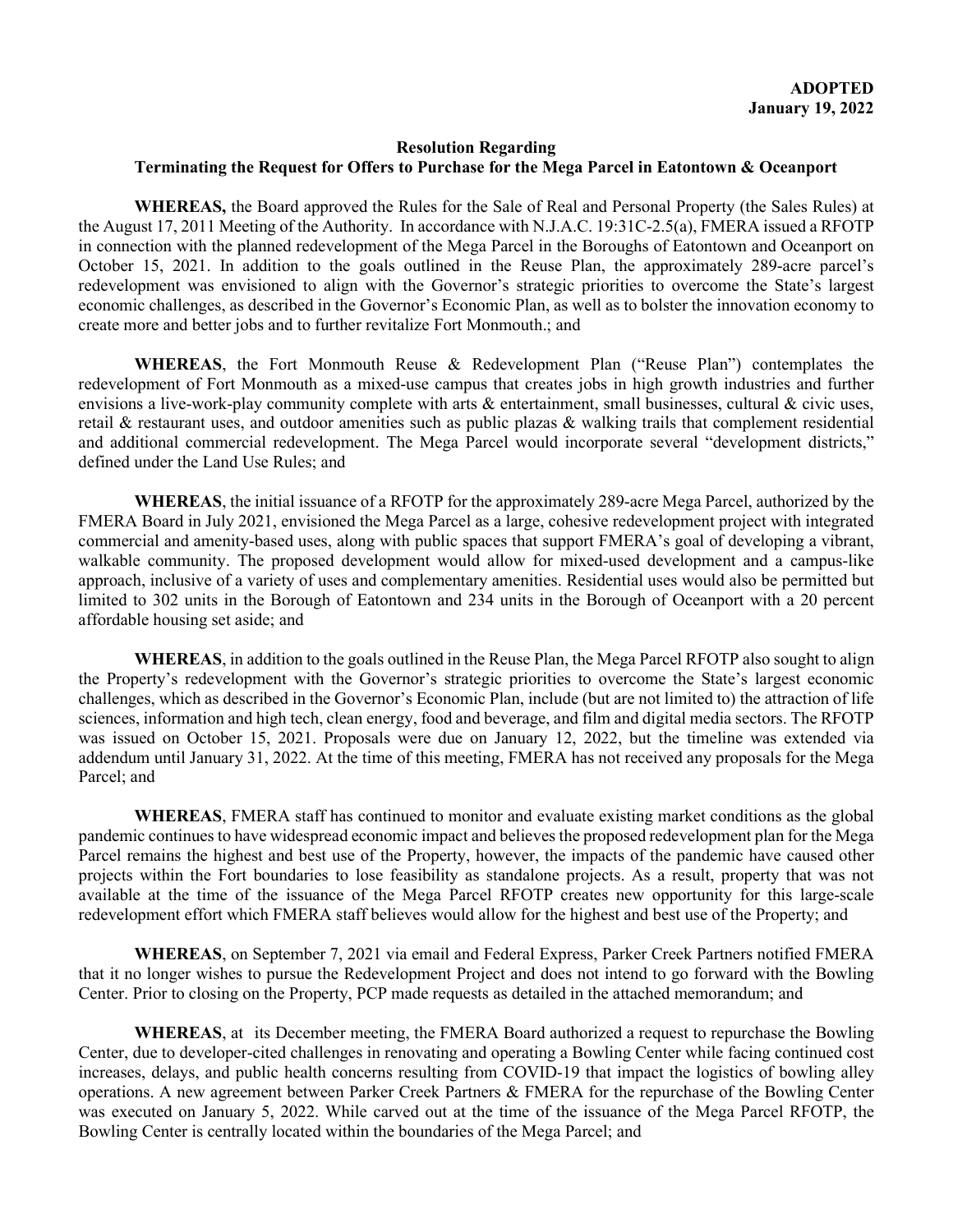**WHEREAS**, based on these factors, FMERA staff believes that terminating the Mega Parcel RFOTP issued on October 15, 2021 and contemplating the inclusion of the Bowling Center acreage into a new Mega Parcel RFOTP will further support the highest and best use of the Fort's remaining acreage. FMERA's interest in bolstering the statewide economy to create more and better jobs, and to further revitalize Fort Monmouth remains a top priority. Staff believes that terminating the current Mega Parcel RFOTP to allow for the possible expansion of the Mega Parcel offers the highest potential for success on all relevant parcels. Based on all of the above, FMERA staff supports terminating the Mega Parcel RFOTP, issued on October 15, 2021; and

**WHEREAS**, the Real Estate Committee has reviewed the request made by FMERA staff and recommends it to the Board for approval.

### **THEREFORE, BE IT RESOLVED THAT**:

1. The Authority authorizes the FMERA staff to terminate the Request for Offer to Purchase process with regard to the Mega Parcel on Fort Monmouth's Main Post prior to proposals being received and therefore without awarding a purchase contract to those set forth in the attached memorandum and with final terms acceptable to the Executive Director.

2. This resolution shall take effect immediately, but no action authorized herein shall have force and effect until 10 days, Saturdays, Sundays, and public holidays excepted, after a copy of the minutes of the Authority meeting at which this resolution was adopted has been delivered to the Governor of the State of New Jersey for his approval, unless during such 10-day period the Governor of the State of New Jersey shall approve the same, in which case such action shall become effective upon such approval, as provided by the Act.

**Attachment Dated: January 19, 2022 EXHIBIT 2**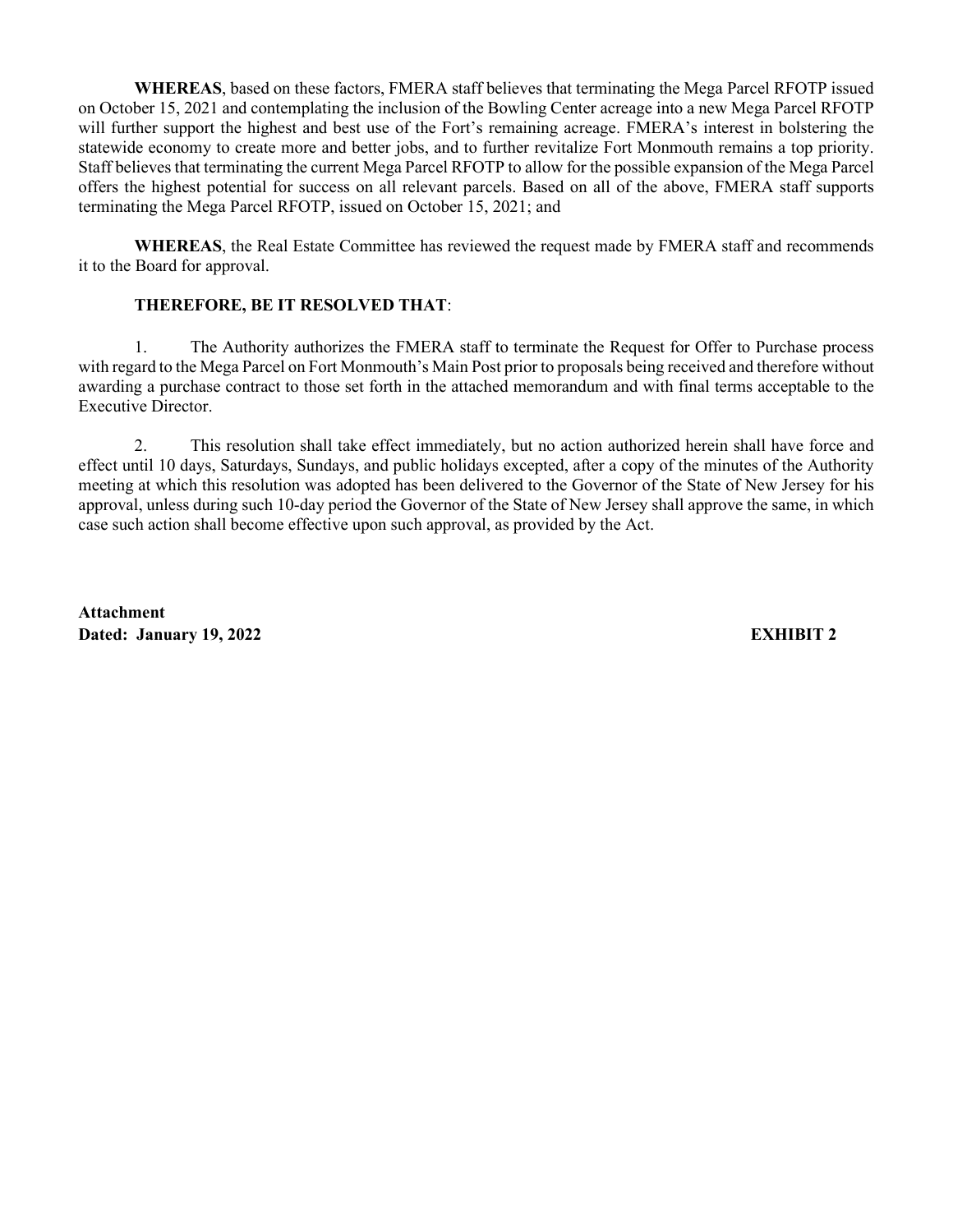#### **Resolution Regarding**

### **Request for Authorization for the Issuance of a New Request for Offers to Purchase for the Mega Parcel in the Boroughs of Eatontown & Oceanport**

**WHEREAS,** the Board approved the Rules for the Sale of Real and Personal Property (the Sales Rules) at the August 17, 2011 Meeting of the Authority. In accordance with Section 19:31C-2.5(a) of the Sales Rules, before advertising a particular parcel of real property and accompanying personal property as being available for sale through the offer to purchase process, the Board shall review and approve a recommendation of the Director and FMERA to offer the property for sale through that process; and

**WHEREAS**, in its determination to use the offer to purchase process, the Board also may consider various factors including, but not limited to, purchase price, jobs to be created and timing, to determine whether the offer to purchase process will enhance the economic value to FMERA or Fort Monmouth; after the RFOTP is issued and offers are received and negotiated, the Director and FMERA staff shall present a recommendation to the Board to accept an offer, to terminate negotiations regarding offers, or to take other appropriate action; and

**WHEREAS**, on October 15, 2021, FMERA issued a RFOTP in connection with the planned redevelopment of the Mega Parcel in the Boroughs of Eatontown and Oceanport. In addition to the goals outlined in the Reuse Plan, the approximately 289-acre parcel's redevelopment was envisioned to align with the Governor's strategic priorities to overcome the State's largest economic challenges, as described in the Governor's Economic Plan, as well as to bolster the innovation economy to create more and better jobs and to further revitalize Fort Monmouth; and

**WHEREAS**, the Fort Monmouth Reuse & Redevelopment Plan ("Reuse Plan") contemplates the redevelopment of Fort Monmouth as a mixed-use campus that creates jobs in high growth industries and further envisions a live-work-play community complete with arts & entertainment, small businesses, cultural & civic uses, retail & restaurant uses, and outdoor amenities such as public plazas & walking trails that complement residential and additional commercial redevelopment. The Mega Parcel would incorporate several "development districts," defined under the Land Use Rules; and

**WHEREAS**, FMERA staff has continued to monitor and evaluate existing market conditions as the global pandemic continues to have widespread economic impact and still believes the proposed redevelopment plan for the Mega Parcel remains the highest and best use of the Property, however, the impacts of the pandemic have caused other projects within the Fort boundaries to lose feasibility as standalone projects. As a result, property that was not available at the time of the issuance of the Mega Parcel RFOTP creates new opportunity for this large-scale redevelopment effort. At this same meeting, staff requested that the Board terminate the Mega Parcel RFOTP issued on October 15, 2021 and the attached memo is premised on the Board's approval of that request; and

**WHEREAS**, FMERA issued a Request for Offers to Purchase on June 22, 2018 (the "Bowling RFOTP") in connection with the sale of the 2.8-acre Bowling Center Parcel in Eatontown (the "Bowling Center Property"). The Bowling Center Property is an approximately 17,599 sf structure located at the corner of Saltzman and Wilson Avenues. The 2.8-acre parcel also includes Building 682, a 4,720-sf wood frame building This was the second time FMERA staff has undertaken the request for offers to purchase process for the Bowling Center Property, with the first issuance resulting in the developer terminating negotiations and walking away from the deal; and

**WHEREAS**, the second issuance of the Bowling RFOTP gave bidders the option of proposing to purchase the Bowling Center and ground lease all or portions of the 2.8 acres of land, rather than purchasing both the land and the building. Responses to the RFOTP were due on July 10, 2017 and Parker Creek Partners ("PCP") submitted the sole responsive proposal. PCP proposed to purchase the improvements on the Bowling Center Property and ground lease the underlying land; and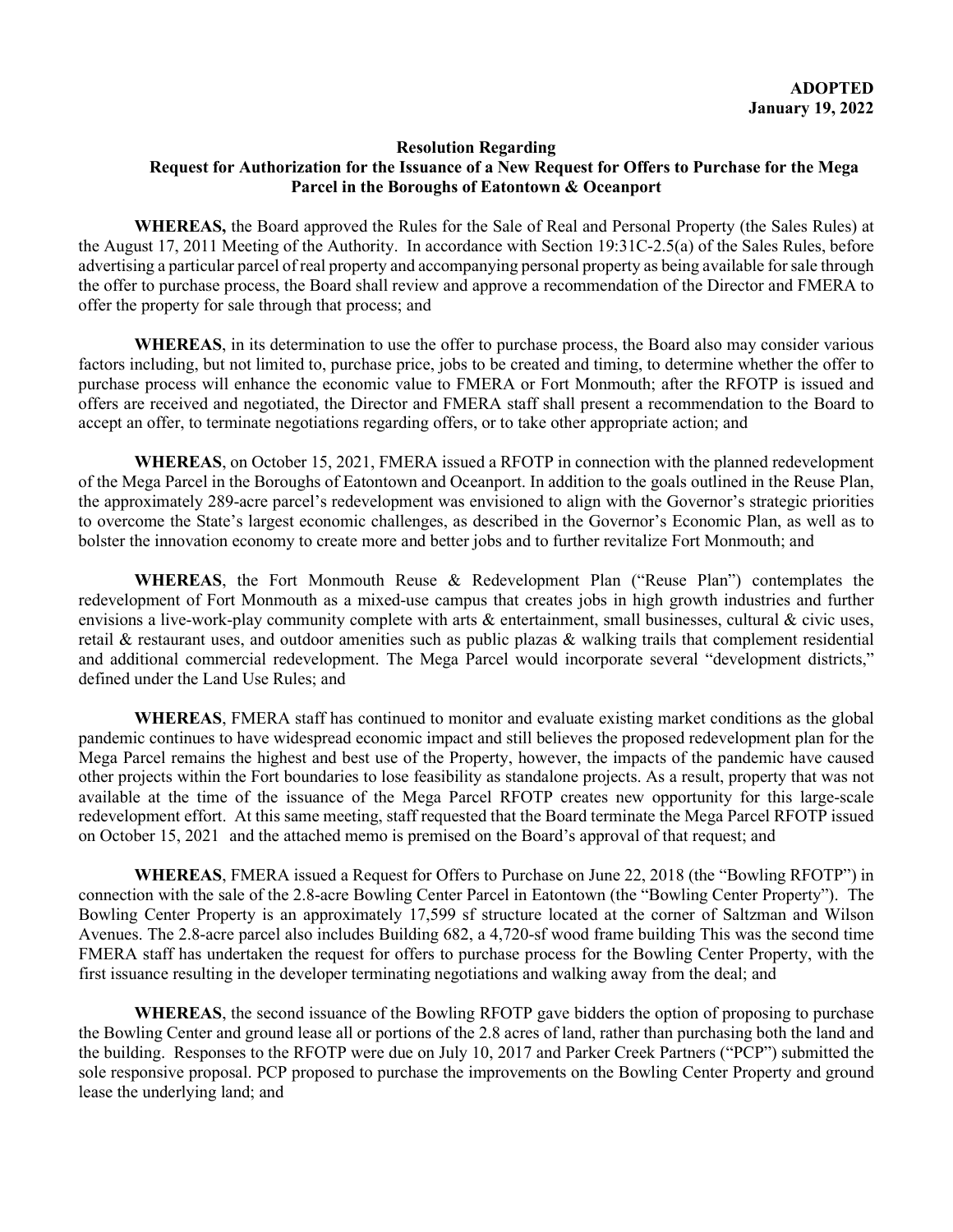**WHEREAS**, PCP acquired the Bowling Center Property from FMERA by Deed dated March 26, 2021, delivered on March 31, 2021 and recorded on June 11, 2021 in the Office of the Monmouth County Clerk; pursuant to a certain agreement entitled Purchase and Sale and Redevelopment Agreement ("PSARA") dated July 2, 2019, as amended by the First Amendment, dated July 15, 2020; the Second Amendment, dated as of March 31, 2021; the Third Amendment, dated as of March 31, 2021; and the Fourth Amendment dated as of September 3, 2021; and

**WHEREAS**, pursuant to the terms of the PSARA, as amended, PCP was obligated to redevelop the Bowling Center Property in accordance with certain plans and timeframes; pay for installation of certain utilities; and to operate the Bowling Center Property so as to create a certain number of jobs. On September 7, 2021 via email, PCP notified FMERA that it no longer wished to pursue the Redevelopment Project and desired to be released from its Redevelopment Obligations and to relinquish the Bowling Center Property to FMERA for the Purchase Price of One (\$1.00) Dollar; and

**WHEREAS**, on September 7, 2021 via email and Federal Express, PCP notified FMERA that it no longer wished to pursue the Redevelopment Project and did not intend to go forward with the Bowling Center. Prior to closing on the Property wherein FMERA transferred title to PCP, PCP made the following requests: an extension to the Approval Period due to COVID-19 related delays, granted via the First Amendment to the PSARA, executed July 15, 2020; an extension to the Closing timeline due to changes in bank underwriting and continued delays obtaining approvals, granted via the Second Amendment to the PSARA, executed March 31, 2021; and an extension of the Phase I Project Completion timeline, due to difficulties in ordering and planning for construction materials due to supply chain issues which were impacting PCP's ability to demolish Building 682 and construct the Project, granted via the Fourth Amendment to the PSARA, executed on September 3, 2021; and

**WHEREAS**, at its December 2021 meeting, the FMERA Board authorized PCP's request for FMERA to repurchase the Bowling Center, due to developer-cited challenges in renovating and operating a Bowling Center while facing continued cost increases, delays, and public health concerns resulting from COVID-19 that impact the logistics of bowling alley operations. A new agreement between Parker Creek Partners & FMERA for the repurchase of the Bowling Center was executed on January 5, 2022; and

**WHEREAS**, while carved out at the time of the issuance of the Mega Parcel RFOTP, the Bowling Center Property is centrally located within the boundaries of the Mega Parcel. Its location makes it a prime spot to be developed holistically by the Mega Parcel developer. Further, FMERA staff believe it is best to include the Bowling Center as the two prior deals to reutilize it as a Bowling Center have been unsuccessful and including it in the Mega Parcel RFOTP provides the developer with more possible uses of the property. Therefore, including it within the Mega Parcel with the option to either reuse or redevelop the site offers the most flexibility for the property; and

**WHEREAS**, the Mega Parcel ("the Property") is an approximately 292± acre parcel of land containing former residential, administrative and R&D buildings, warehouses, workshops and additional general-purpose facilities in the Boroughs of Eatontown and Oceanport, within the Main Post section of Fort Monmouth, and the Mega Parcel is conveniently located adjacent to State Route 35, providing easy access to the Garden State Parkway, Route 18, NJ Transit Bus Lines & adjacent to County Route 11 (Oceanport Avenue), which provides direct access to the Little Silver NJ Transit Train Station; and

**WHEREAS**, the westernmost 51.1 acres of the Property lie within the Phase 1 area of Fort Monmouth, which requires profit sharing with the U.S. Department of the Army, and the remaining 240.7 acres of the Property lie within the Phase 2 area of Fort Monmouth; and

**WHEREAS**, in addition to the goals outlined in the Reuse Plan, staff proposes aligning the Mega RFOTP with the Governor's strategic priorities to overcome the State's largest economic challenges, as described in the Governor's Economic Plan; FMERA has a strong interest in bolstering the innovation economy to create more and better jobs locally, as well as throughout the state, and to further revitalize Fort Monmouth. By supporting one or more key sectors, including but not limited to life sciences, information and high tech, clean energy, food and beverage, and film and digital media, the Fort will be positioned to serve as a regional hub for one of these dynamic industries and further attract other business within and around the Fort Monmouth area, as a result; and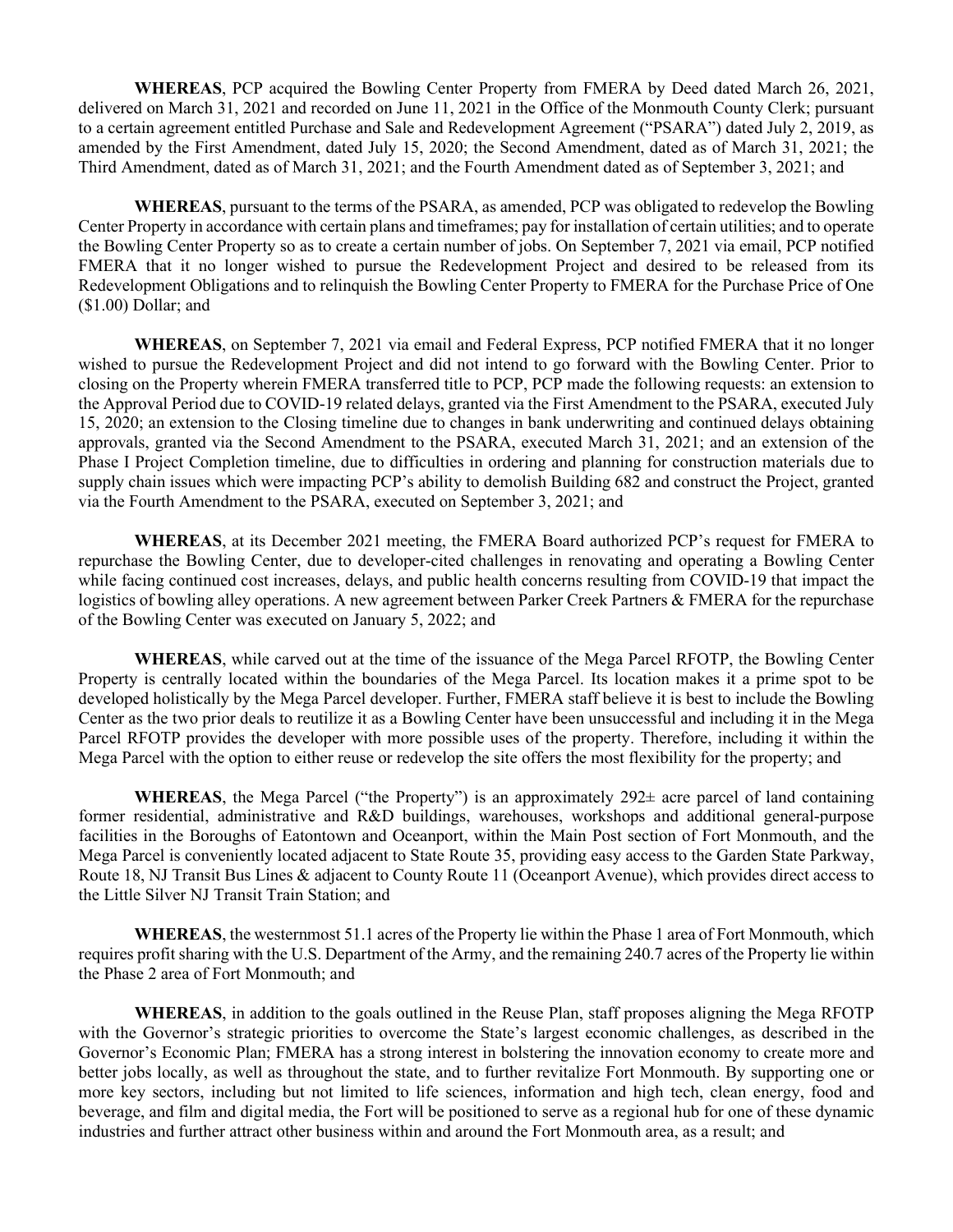**WHEREAS**, in an effort to further support these priorities, the Authority will accept alternate uses other than those within the development districts outlined above, so long as Potential Purchasers can demonstrate how the proposal achieves the highest and best use of the property in accordance with the key sectors and generates associated economic impact. Proposals including alternate uses will require an amendment to the Reuse Plan; and

**WHEREAS**, the intent of issuing the Mega Parcel RFOTP is to redevelop the Fort with a forward-looking and transformative project that aims to meet the highest standards of economic and sustainable development; to that end the Mega Parcel is envisioned as a large, cohesive redevelopment project with integrated commercial and amenity-based uses, along with public spaces that support FMERA's goal of developing a vibrant, walkable community. The proposed development may be mixed-use and consider a campus-like approach, inclusive of a variety of uses and amenities that are complementary; and

**WHEREAS**, residential uses are permitted, however the maximum number of residential units in the Borough of Eatontown is 302 and the maximum number of residential units in the Borough of Oceanport is 234; should any existing agreements for residential development terminate within the Main Post, the RFOTP may be amended via addendum to include additional residential units. Unless an addendum is posted explicitly detailing a permitted increase in residential units, which would require a Reuse Plan amendment, proposals exceeding the residential caps included in this RFOTP will be deemed non-compliant. All proposed residential development requires a twenty percent (20%) set aside for affordable housing; and

**WHEREAS**, with regards to the existing buildings on the parcel, the Reuse Plan calls for some buildings to be reused and others to be demolished. As some of the identified reusable buildings have surpassed their useable life, the Mega Parcel permits proposals which envision the demolition of all existing improvements, at the Potential Purchaser's sole cost and expense, to achieve the highest and best use of the Property; however, permission to demolish these buildings will require a Reuse Plan amendment; and

**WHEREAS**, the redevelopment of land and buildings on Fort Monmouth for uses other than those currently contemplated in the Reuse Plan is subject to separate Board approval of a Reuse Plan amendment or a use variance; and

**WHEREAS**, because the RFOTP would allow offers with uses different than those in the Reuse Plan, the RFOTP will state that changes in use will be subject to a Reuse Plan amendment or a use variance. Further, the RFOTP also permits residential development, however, residential development is not a requirement of the RFOTP; and

**WHEREAS**, in the instance that the selected Potential Purchaser does not include housing in its proposal, the Reuse Plan amendment must identify an alternate location for housing and incorporate all outstanding affordable housing units based on the housing envisioned under the current Reuse Plan. Additionally, the Reuse Plan amendment must identify the location of any homeless service provider facility, such as supportive housing or SRO units, required to be provided by FMERA by a legally binding agreement approved by the U.S. Department of Housing and Urban Development; and

**WHEREAS**, in some areas of the Mega Parcel, utilities will be available at the frontage; however, there are other areas that are still pending installation of utility infrastructure. Regardless, Potential Purchasers should anticipate additional on and offsite utility and infrastructure improvement costs as a part of proposal budgets. Infrastructure improvement contributions within the boundaries of the Fort will be specifically delineated in the RFOTP; and

**WHEREAS**, the material change in the new Mega RFOTP is the inclusion of the approximately 2.8-acre Bowling Center parcel. FMERA staff believes that adding the Bowling Center to the Mega Parcel RFOTP offers the highest potential use of the Bowling Center Property, and supports the overall development of the Mega Parcel Property, for the reasons as described in the attached memorandum; and